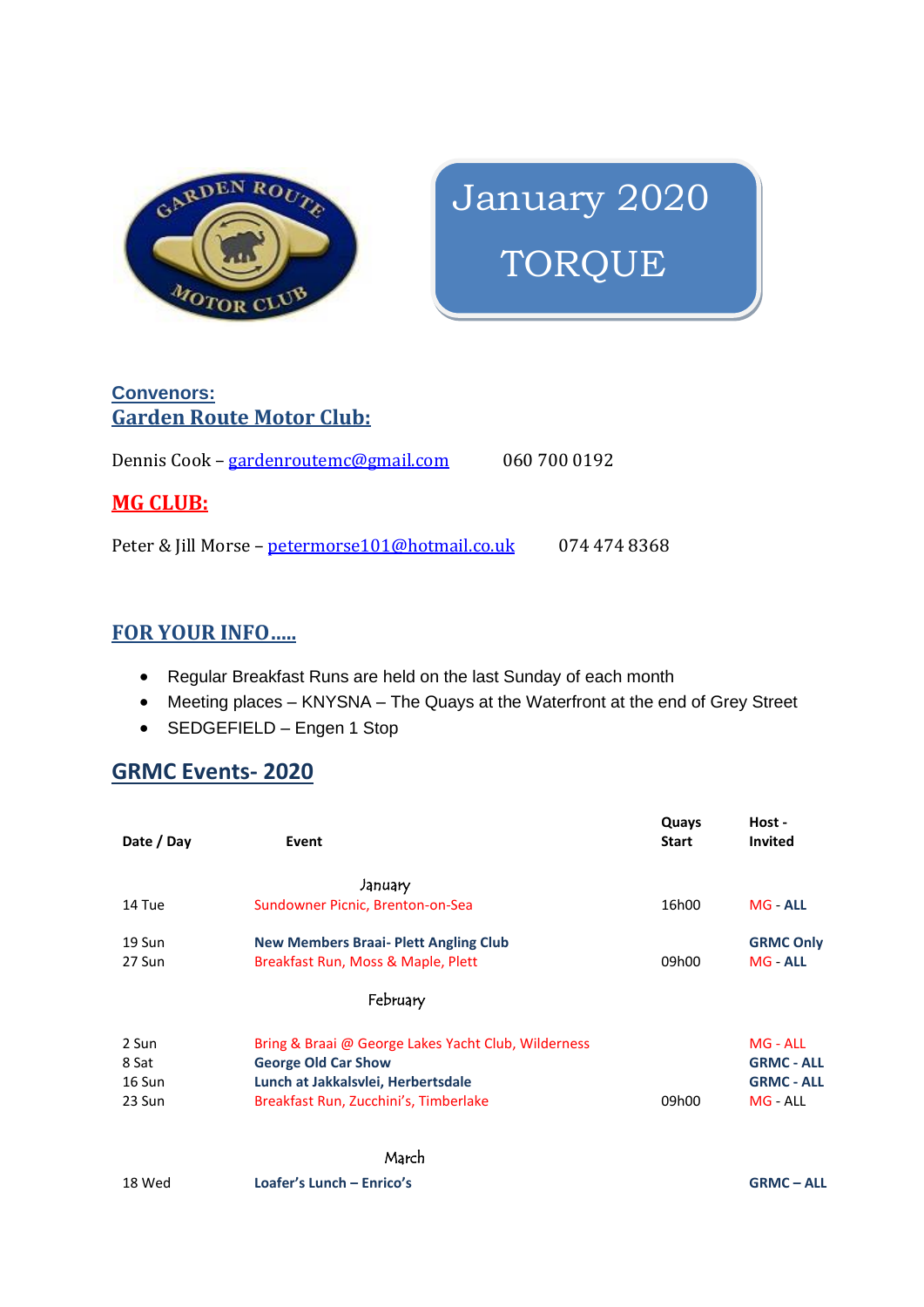| 29 Sun           | Breakfast Run, Moss & Maple, Plett                                             | 09h00 | $MG - ALL$                           |
|------------------|--------------------------------------------------------------------------------|-------|--------------------------------------|
|                  | April                                                                          |       |                                      |
| 4 Sat            | <b>Visit to Scribante Classic Merc Collection, George</b>                      |       | <b>GRMC-ALL</b>                      |
| 26 Sun           | Breakfast Run, Zucchini's, Timberlake                                          | 09h00 | MG - ALL                             |
|                  | May                                                                            |       |                                      |
| 3 Sun            | <b>Knysna Motor Show</b>                                                       |       | <b>GRMC - ALL</b>                    |
| 7-10 Thu-Sun     | Simola Hill Climb                                                              |       |                                      |
| 20 Wed           | Let's Lunch  @ Pomodoro, Wilderness                                            | 11h00 | MG ALL                               |
| 23-24 Sat-Sun    | Last Night of the Proms, PE                                                    |       | <b>GRMC - ALL</b>                    |
| 31 Sun           | Breakfast Run, Moss & Maple, Plett                                             | 09h00 | MG - ALL                             |
|                  | June                                                                           |       |                                      |
| 4 Thu            | Sop 'n Dop, Pembreys                                                           | 18h00 | MG - ALL                             |
| 11-14 Thu-Sun    | <b>Eastern Cape tour</b>                                                       |       | MG - ALL                             |
| 21 Sun           | <b>Totties Buffet Lunch</b>                                                    |       | <b>GRMC - ALL</b>                    |
| 28 Sun           | Breakfast Run, Zucchini's, Timberlake                                          | 09h00 | MG - ALL                             |
|                  |                                                                                |       |                                      |
|                  | July                                                                           |       |                                      |
| 9 Thu<br>19 Sun  | Xmas Lunch in July  @ Peppermill, The Crags<br><b>Tsitsikamma Memorial Run</b> |       | <b>MG - ALL</b><br><b>GRMC - ALL</b> |
| 26 Sun           | Breakfast Run, Moss & Maple, Plett                                             | 09h00 | MG - ALL                             |
|                  |                                                                                |       |                                      |
|                  | August                                                                         |       |                                      |
| 7-9 Fri-Sun      | <b>Slow Wine Festival, Robertson</b>                                           |       | <b>GRMC - ALL</b>                    |
| 12 Wed           | Let's Lunch  @ Skotteljons Bistro, Hoekwil<br><b>GRMC AGM- Belvidere</b>       |       | MG - ALL                             |
| 23 Sun<br>30 Sun |                                                                                | 09h00 | <b>GRMC only</b><br>MG - ALL         |
|                  | Breakfast Run, Zucchini's, Timberlake                                          |       |                                      |
|                  | September                                                                      |       |                                      |
| 20 Sun           | <b>Plett Wine Route and lunch</b>                                              |       | <b>GRMC - ALL</b>                    |
| 27 Sun           | Breakfast Run, Moss & Maple, Plett                                             | 09h00 | MG - ALL                             |
|                  | October                                                                        |       |                                      |
| 11 Sun           | Treasure Hunt, with Bring 'n Braai                                             |       | <b>MG - ALL</b>                      |
| 14-17 Wed-Sat    | Technical Tour, PE, + Bloeisel Fees, Joubertina(17 <sup>th</sup> )             |       | <b>GRMC - ALL</b>                    |
| 25 Sun           | Breakfast Run, Zucchini's, Timberlake                                          | 09h00 | MG ALL                               |
|                  | November                                                                       |       |                                      |
| 1 Sun            | <b>Century Charity Run</b>                                                     |       | <b>GRMC - ALL</b>                    |
| 29 Sun           | Breakfast Run, Moss & Maple, Plett                                             | 09h00 | MG - ALL                             |
|                  | December                                                                       |       |                                      |
| 6 Sun            | <b>GRMC Christmas lunch</b>                                                    | 12h00 | <b>GRMC - ONLY</b>                   |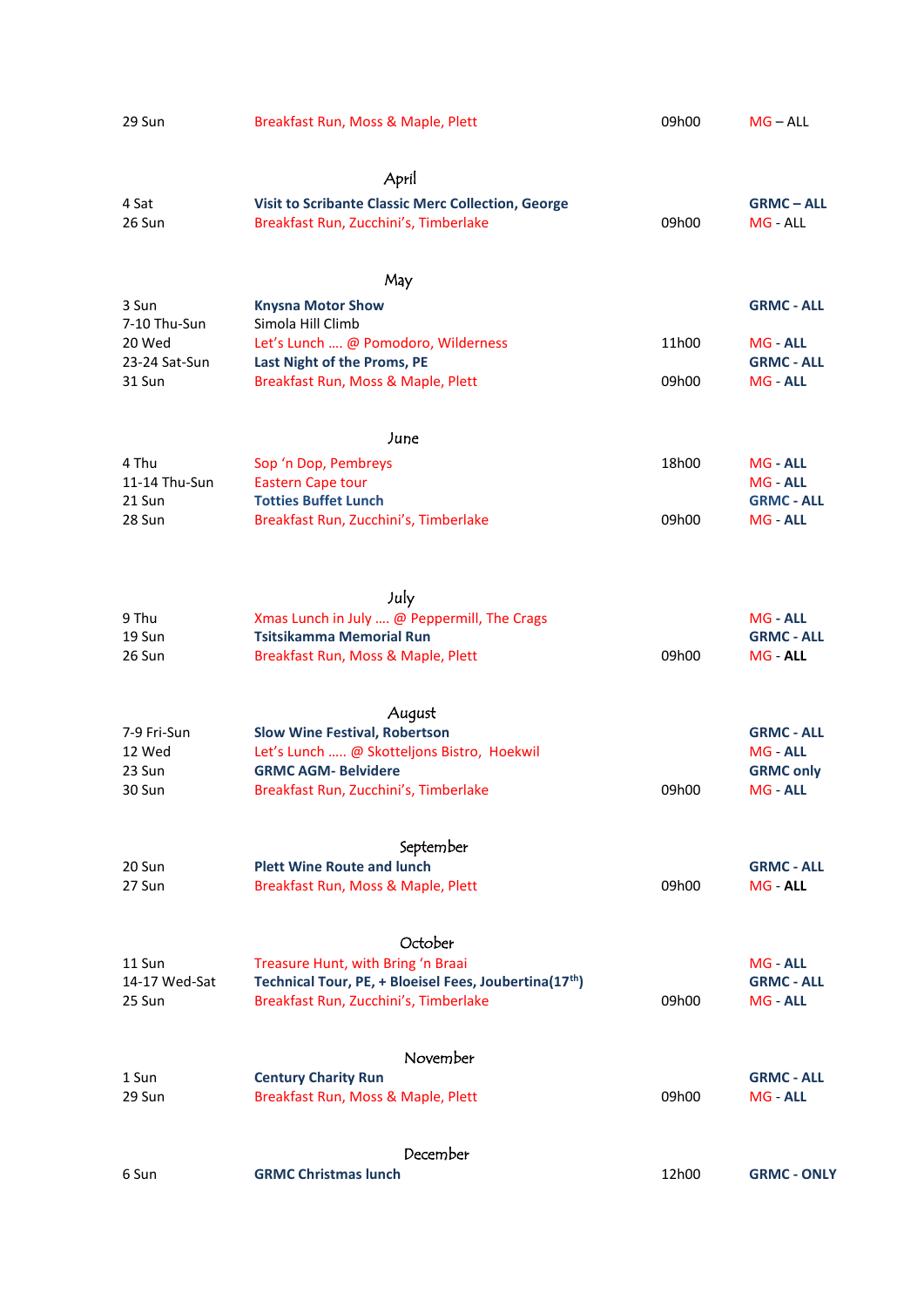# **Chairman's Chirp**

It is hard to believe that we are already at the end of January and hopefully, with family and friends gone, things have returned to normal. However the towns of Knysna and Plettenberg Bay are still pretty busy with all the "Swallows "visiting our shores. I hope all have had a great and enjoyable festive season and have not indulged too much. If I have not seen you yet, here is wishing you lots of happiness, enjoyment and good health for 2020.

The events calendar has already kept us busy with three events in January – The traditional Picnic at Brenton on Sea arranged by the MG club, the GRMC " meet the new members " braai held at the Plettenberg Bay Angling club and the month end breakfast held at Moss and Maple . In spite of rainy weather for two of the events members turned up in numbers and augers well for the remainder of the year. To give you a flavour of the fun had at the new member's braai, please see the photos below. With the weather being rainy and very windy we still managed to have 25 members huddled under the "boma" and sheltered from the rain. A great fire, managed by the fire master Dave Betton, lots of liquid refreshments, great fellowship and a tasty braai all made for a good outing.

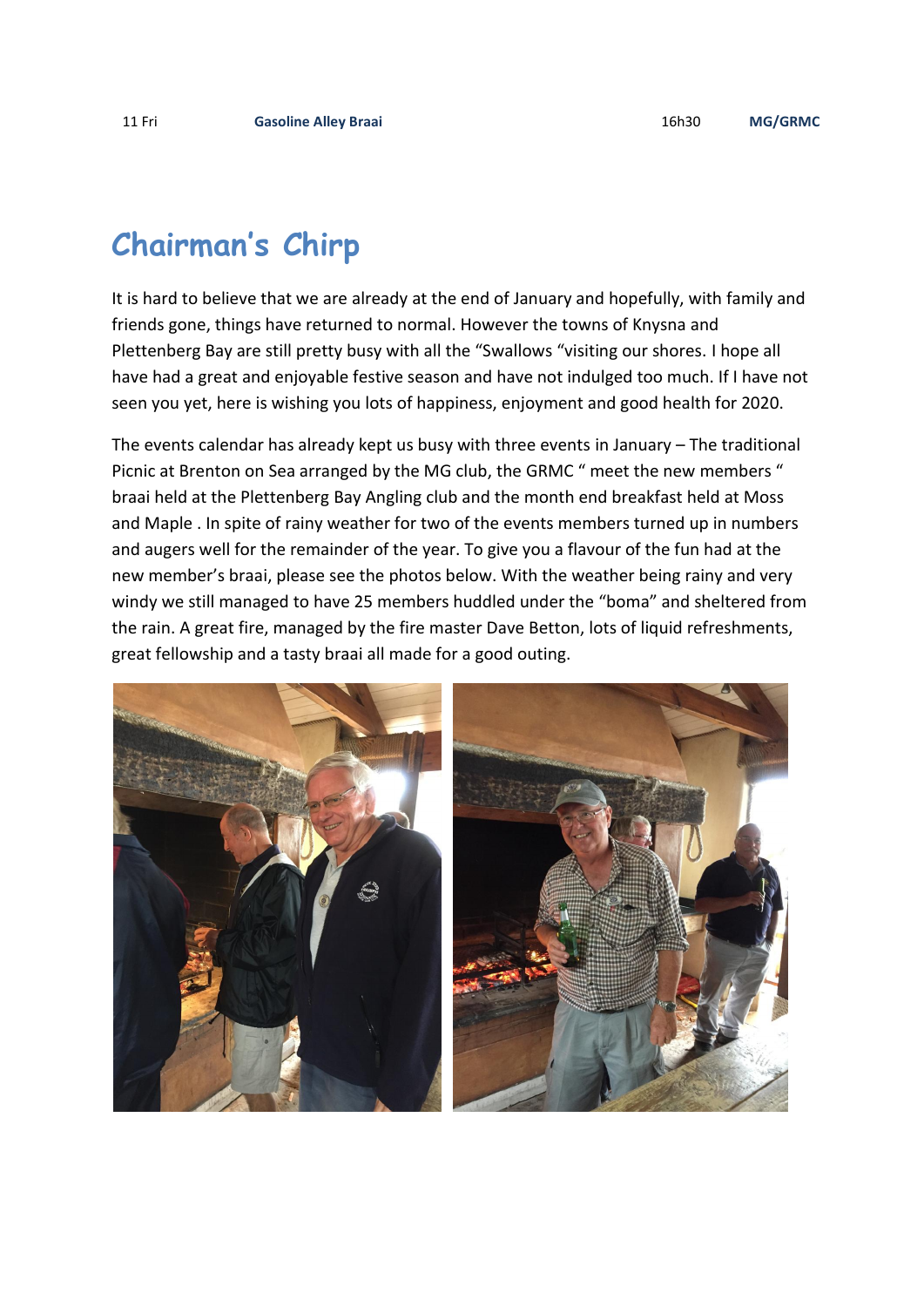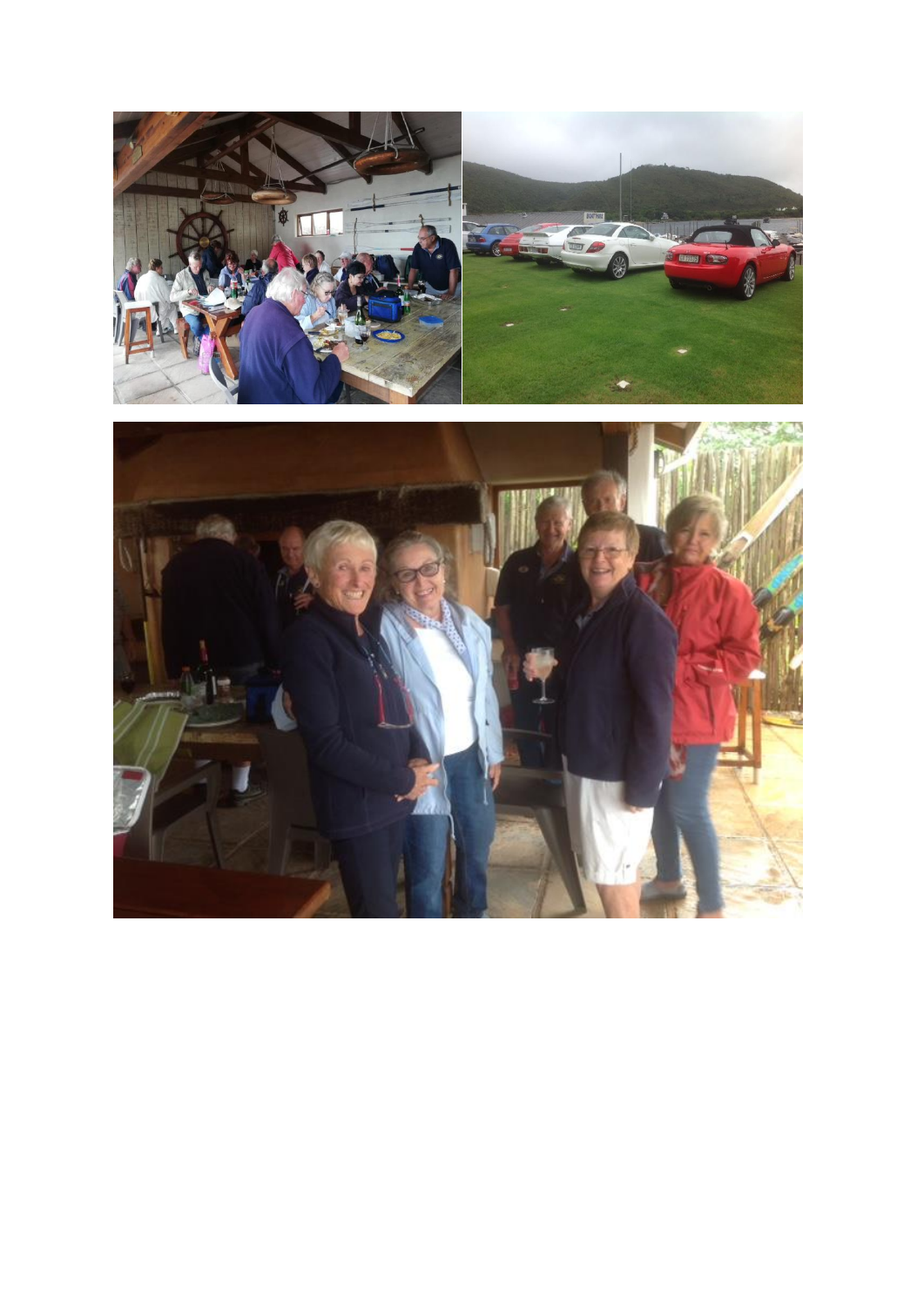

If you may have missed the January events, you can look forward to a jam-packed February. Join us at the bring & braai at the George Lakes Yacht Club , followed by the George Old Car show , then off to lunch at Jakkalsvlei wine farm and restaurant at Herbertsdale ( it will be a nice run for your classic ) and ending the month of with the traditional breakfast run. Please look at the events calendar, enclosed in the Torque, and diarise these dates. Please come along with your classic car and enjoy these activities.

NB : We would very much like to hear from you. We are looking for interesting motoring stories that can be included in the monthly Torque. Your contribution will greatly be appreciated.

The planning for the Knysna Motor Show (KMS), taking place on May 3, is now in full swing. Most of our time will now be taken up with the planning of the KMS .The KMS committee has already met and action is being taken on several fronts. I am pleased to advise that Sanlam Private Wealth will sponsor the KMS for the fourth year. We certainly are very appreciative for this support. With this support it even makes it more important that we deliver another awesome and faultless KMS. It however is going to be a challenging year with additional minor sponsorships being very difficult and getting through a mountain of work in meeting ongoing deadlines. The feature display will be around 50 Austin Healey's being displayed as part of their national tour. Lionel Hewitt is the organiser and with his meticulous planning for the AH tour, it no doubt will be a resounding success. In addition we are working on several other feature displays and will keep you updated as we progress. However at this early stage, please note in your diaries that we will be looking for volunteers to assist with setting out of the display area, marshals assisting with the parking of participant cars and manning of the gate for the ticket sales. To ensure a success of the KMS your support is critical in these areas.

#### Sick Bay .

It has been a tough time for some of our members. During the second half of December Duncan was not feeling well and was rushed to the Mossel Bay Hospital where he had to have emergency heart surgery to unblock 6 critical veins supplying blood to his heart.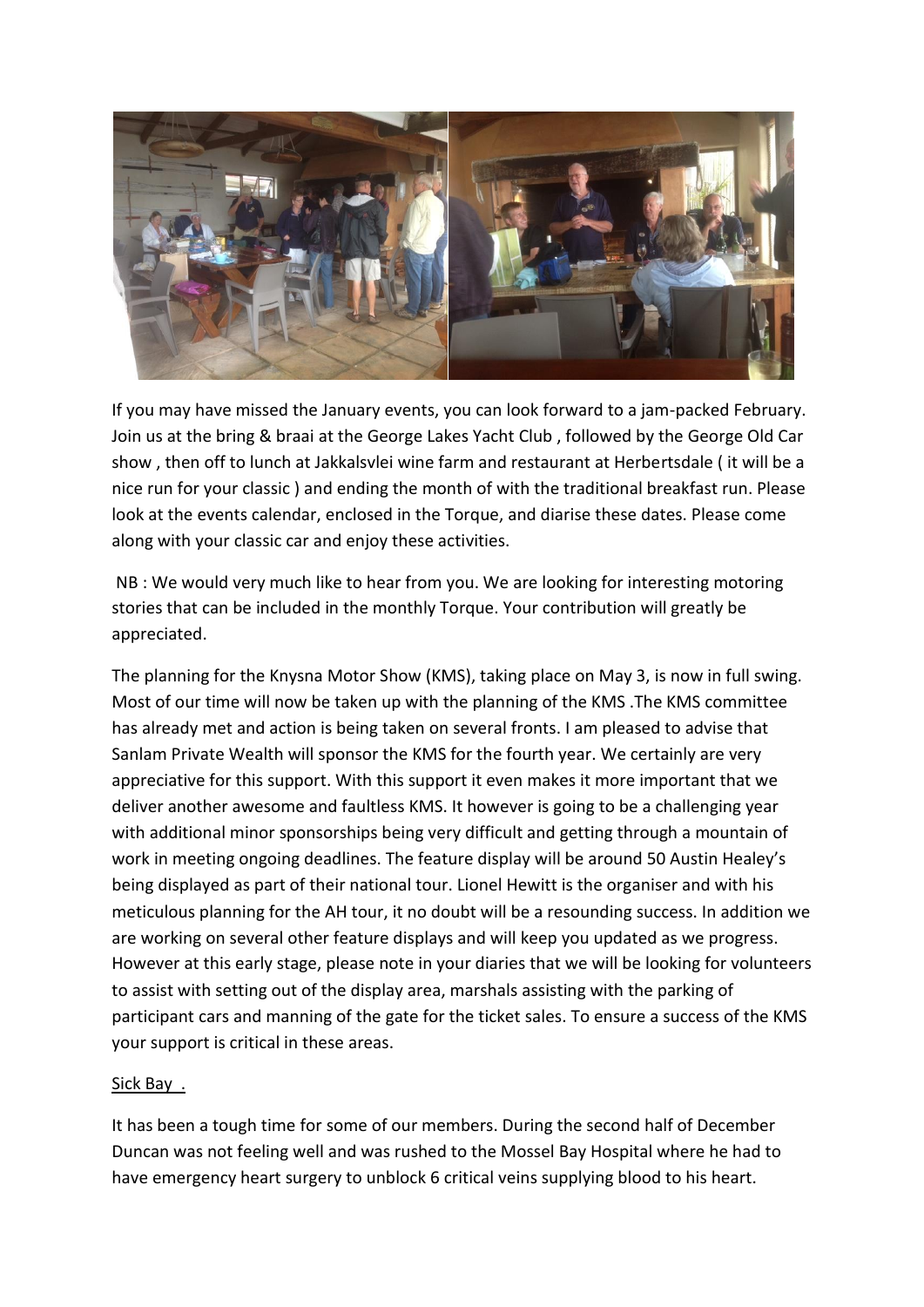Everything worked out fine and Duncan is well on the way to recovery. No doubt his fitness has helped a great deal in his recovery. Norma Bowers also had a very unfortunate fall and has had to have a hip replacement. It is good news to hear that she is recovering well. We wish both of them a speedy recovery and getting back to good health

#### Obituary .

January has been a very sad one for the Classic and vintage car enthusiasts, having lost some great car people. Louis Coetzer from Bloemfontein, with a car collection of more than 200 cars, (a large portion being rare Mercedes models), was tragically killed with his wife while navigating a 4x4 route. Chris Clarke, a Morgan enthusiast was shot dead in JHB as he was entering his house (The Morgan that Lionel Hewitt has belonged to Chris). Johan Oosthuizen the owner of an Eagle sports car and supporter of the Knysna motor show had a heart attack and passed on. Hugo Lodder from George and the owner of two MG's and a MG club member also had a heart attack and also passed on. Our condolences go out to these families as they deal with the untimely loss of their family members.

#### On a lighter note please read 10 very interesting "Auto Facts"

**1**. Back in 1900, a new car company named Horch appeared in Germany, founded by former Benz engineer August Horch. He didn't get along with his directors and, when he left nine years later, the company took legal action to prevent him from putting his name on any new automobile. Horch roughly translates to "listen," so he used the Latin version: Audi

2. The MacPherson strut is a spring/shock absorber combination used on the front suspension of most of today's front-wheel-drive cars. It was invented in 1947 by Chevrolet engineer Earle S. MacPherson for the rear suspension of a planned compact model called the Cadet. The car was never built, and a disappointed MacPherson left GM and moved to England to work for Ford.

3. From 1956 to 1959, you could order your Chrysler with a record player. You got six discs with the car and could buy more from the dealer, but your choices were limited to artists signed with Columbia, which made the unique records that worked with the player. They tended to skip over bumps and didn't work very well, and disappeared for 1962.

4. The first Chevrolet Corvette, introduced for 1953, didn't have any outside door handles. It was a soft-top roadster that also lacked side windows, so you simply reached inside to unlatch the door.

5. Henry Ford started two unsuccessful companies before hitting his mark with the third, the one that exists today. His second company was taken over by its board and run by director Henry Leland, who renamed it Cadillac to build cars of his own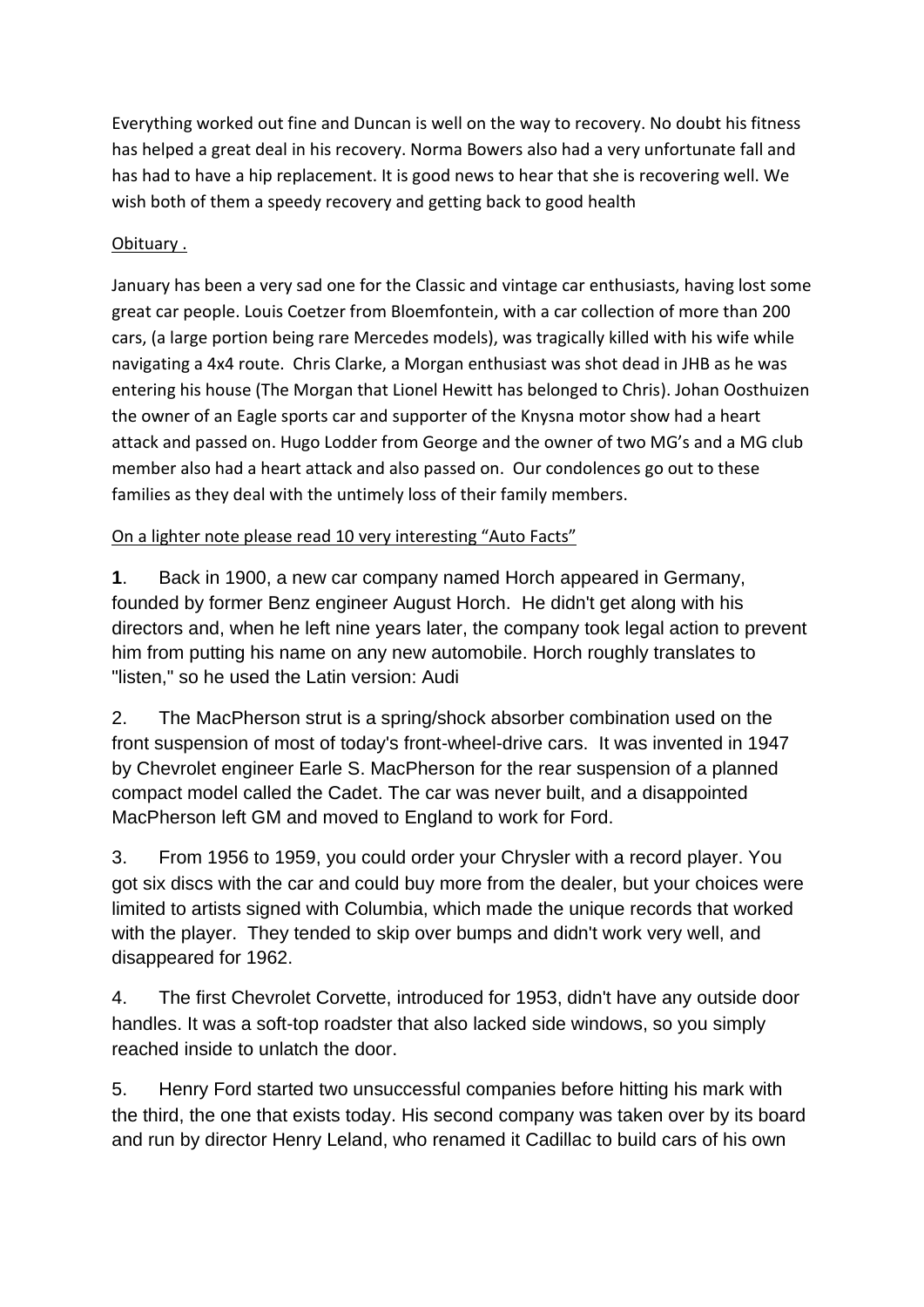design. After selling Cadillac to General Motors, Leland started Lincoln, which Ford eventually purchased.

6. Studebakers were built in Hamilton, Ontario, Canada for two years after the automaker closed in South Bend, Indiana, in 1964. Because the government now considered it a Canadian automaker, it could import cars duty-free. To make extra money, the cash-strapped company bought Volkswagens in Germany and sold them to VW Canada. Even with Studebaker's mark-up, the cars cost less than what VW would have paid to bring them in. Studebaker also tried to distribute Japanese cars but the deal fell through, partly due to a Studebaker board member on the advice of his law partner: future U.S. president Richard Nixon.

7. Charles Rolls, co-founder of Rolls-Royce, was the first Englishman ever killed in an airplane and the 12th person worldwide when the Wright Brothers biplane he was flying at an air show in Bournemouth, England, in 1910 snapped its tail and crashed. Henry Royce ran the company after his partner's death, mailing instructions to his employees when deteriorating health confined him to his home.

8. The first production Ford Mustang went on a tour of the U.S. and Canada in 1964, and was eventually sold to airline pilot Stan Tucker in St. John's, Nfld. Two years and some 16,000 kilometres later, Ford realized the car's significance, swapped Tucker a brand new 1966 Mustang for it, and donated it to the Henry Ford Museum in Michigan.

9. The tow truck dates to 1916, when Ernest Holmes of Chattanooga, Tenn. was asked to help pull a crashed Ford Model T out of a creek. It took 11 men almost a day to do it with ropes and blocks. Figuring there had to be a better way; Holmes bolted three poles to a 1913 Cadillac chassis, added a pulley and ran a chain through it, which provided leverage to lift vehicles. He also built up a truck body on the chassis for tool storage. His patented design became the standard for vehicle recovery.

10. BMW started as an aircraft company, moved into motorcycles and truck engines, and in 1928 built its first car, the Dixi, a licensed version of the British Austin Seven. Bigger and better models followed, but the company fell on hard times after World War II. It was saved in 1955 by the Isetta, its version of a tiny Italian model. It used a motorcycle engine and its single door was the car's front end, but its low price resounded with buyers, and its success put the automaker back on track.

Also please click on the following link "End of the VW" :

[https://www.youtube.com/watch?v=uKuYXNLGlOc&feature=youtu.be.](about:blank)

Drive safely and enjoy your classic while the weather is nice and sunny.

Cheers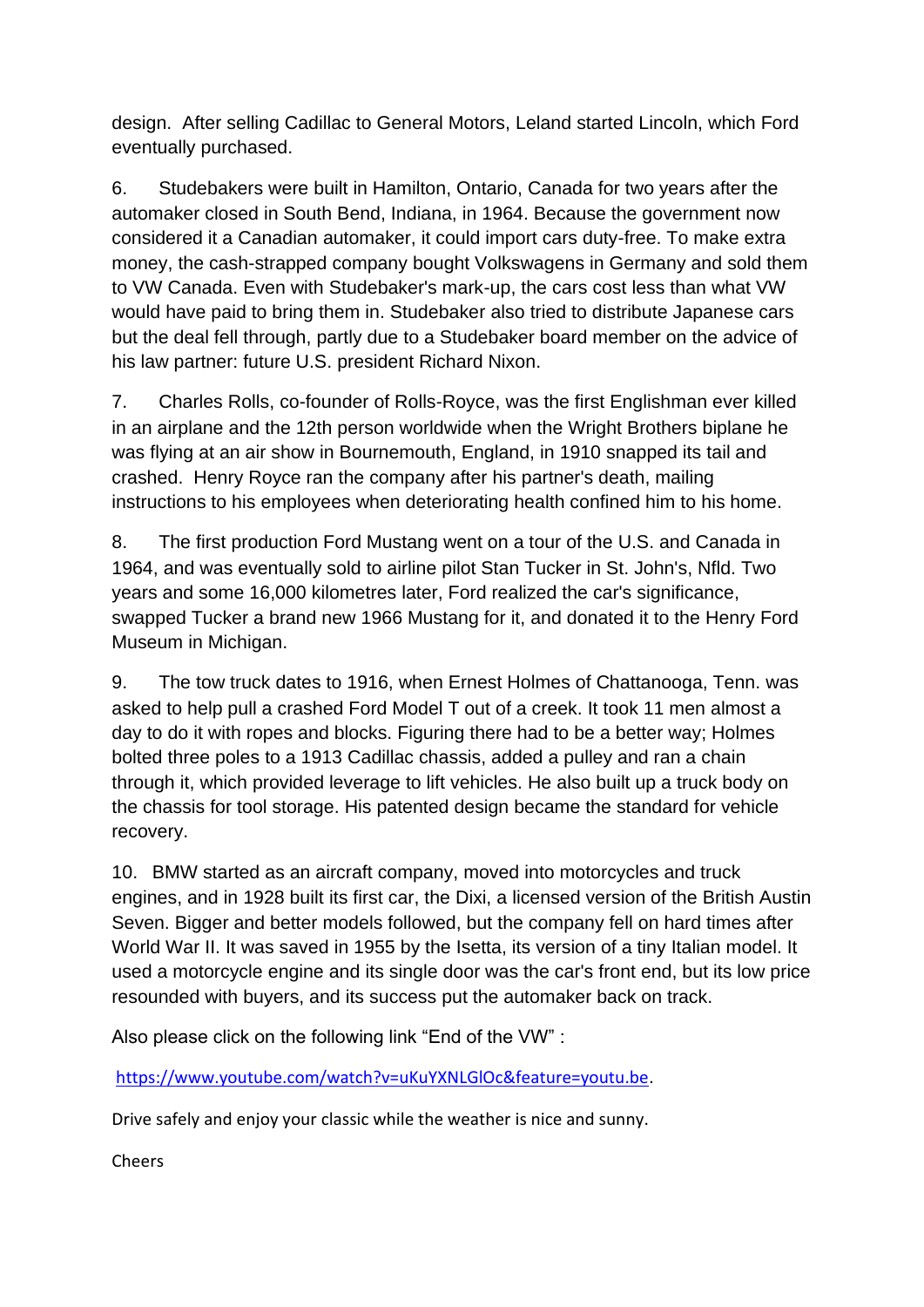### Peter

## *HAPPY BIRTHDAY February 2020*

#### *FEBRUARY*

2nd Martin Worth 3rd Candy Fraser 3rd Meg Gerber 3rd Felicity Matthee 3rd Ann Law 4th Fred Mullany  $5<sup>th</sup> Brian$  Davidson  $7<sup>th</sup>$  Heather Baker  $7<sup>th</sup>$  Gerard Marais  $7<sup>th</sup>$  Rika Fouche  $8<sup>th</sup>$  Beth Rist  $13<sup>th</sup>$  Jean Allan 7<sup>th</sup> Rika Fouche 8<sup>th</sup> Beth Rist 13<sup>th</sup> Jean Allan 13<sup>th</sup> Carole Clary 13<sup>th</sup> Jo Mullany 17<sup>th</sup> Mike Wilde 18th John Fraser 18th Susanna Henning 22nd Brenda Hamilton 24th Leish Horak 25th Laurence Wacher 28th Natalie Carr

#### **What Exactly is an "Original" Car?** Submitted by Dennis Cook

By David Schultz from the November 2010 issue of Hemmings Classic Car

There is one term within the collector car hobby that, above all others, has truly driven me nuts over the years: "original." There may be some close challengers but to my mind, no word has been more abused. It's abused by car collectors, car dealers, auction catalogues and even automotive journalists.

I don't have enough fingers and toes on which to count the number of times a car collector has told me his or her car was "completely original" and, after seeing it, I immediately realized it was a restored car. Some car dealers probably don't know the difference between "restored" and "original." The best ones do, and say so in their advertising. The auction companies typically print what the car owners tell them about their cars; they assume the owners know what they have.

For most serious vintage car enthusiasts, it shouldn't be too difficult to determine a car's correct status. A car is restored, an unrestored original, or somewhere in between. This is where a category I call "maintained" comes in–a car that has been restored only as necessary, to keep it on the road. That would include maintenance and necessary mechanical repairs, as well as minimal repair work to the body and interior.

My 1931 Lincoln Town Sedan is a maintained car. More than 60 percent of the car remains original, but I would never describe it as an "all-original" car. Some car owners refer to their car as original because they honestly–and mistakenly–believe that once a thorough restoration has been completed, the car is original. It's not. For me, the correct term is "restored to as-original condition." As the saying goes, a car is only original once. Think of it as virginity–once it's gone, it's gone.

I've seen advertisements that read "1925 Belchfire touring, completely original except for repaint, new top and interior. Call Hugo at 000-0000." "Completely original except for….?" Are these guys serious? Or how about, "1957 Whatzit convertible, 100 percent original, frame-off restoration, every nut and bolt restored. Call Benny at 000-0000." This is not an original car. Get in line for your restoration award, but don't call this car an original.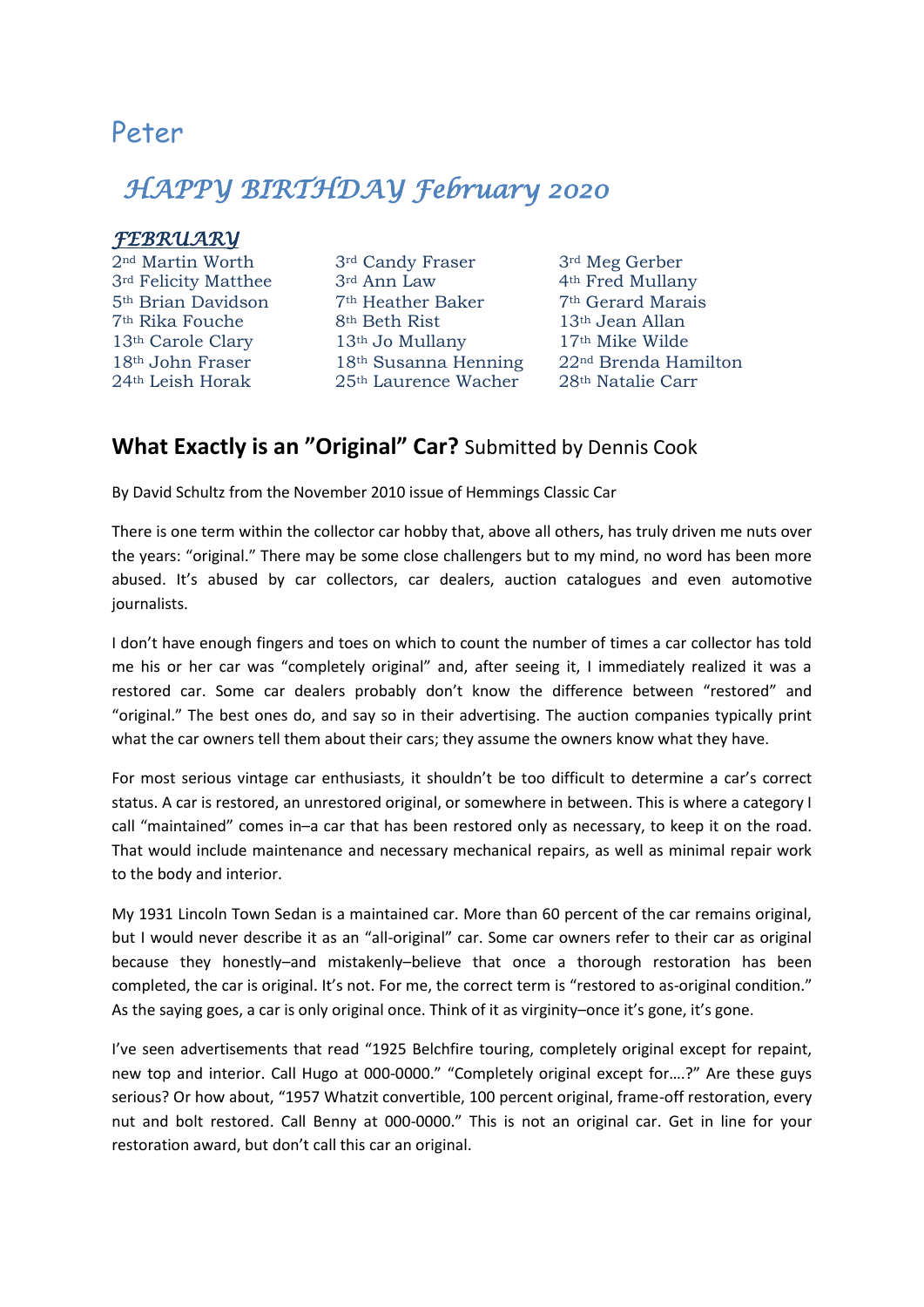Going back to my 1931 Lincoln, that car is far from being a show car, but everything on it is authentic–as originally delivered–with the exception of 80 years of wear and those areas of the car that were restored out of necessity. The Classic Car Club of America has a judging class called Touring. This is for cars like my Lincoln that are regularly driven to events. These cars are judged for what they are–cars that rarely, if ever, ride in trailers.

In my lifetime, I've been lucky enough to see some truly outstanding original automobiles and I've even owned one. I learned there's special difficulties inherent in owning an original automobile, particularly a rare one. These cars become fragile–not breakable, but the interior, paint and top on an open car do begin to deteriorate.

My low-mileage, all-original 1923 Locomobile was mechanically bulletproof, but its top and interior had truly become fragile. The paint was slowly disappearing. As much as I enjoyed driving that car with my family, we had to cut back and finally, reluctantly, sold it rather than face the restoration issue.

I'd watched a friend in a similar situation begin what he called "minor repairs." Once he'd started, he couldn't stop. Before it was over, the car was far from original. However, it was now usable, and that meant he could drive it and enjoy it. In the end, we must decide how badly we want to preserve history. Do we do it to the extent that we no longer drive the car? Or do we obtain a greater enjoyment preserving the car? Then there are the spectacular show cars; they're great to look at, but unless you drive your car, you're missing most of the fun. A fellow enthusiast recently told me that the best award a vintage car can receive is a stone chip. A lot of truth to that.

#### Our Website address is [www.grmc.co.za](http://www.grmc.co.za/)

Facebook page : <https://web.facebook.com/gardenroutemc>

#### **CONTACTS**

| Peter<br>Pretorius  | Chairman/Knysna<br><b>Motor Show Organiser</b> | 082 321 4724 | peterp@afrihost.co.za |
|---------------------|------------------------------------------------|--------------|-----------------------|
|                     |                                                |              |                       |
| Peter Turner        | Treasurer                                      | 082 586 4827 | treasurer@grmc.co.za  |
|                     |                                                |              |                       |
| <b>Brian Gibson</b> | Club Regalia                                   | 082 467 2145 | gibbo@mweb.co.za      |
|                     |                                                |              |                       |
| Sheridan            | Dating Officer                                 | 044 343 2047 | sedgecars@gmail.com   |
| Renfield            |                                                |              |                       |
| Ann Griffiths       | Membership database                            |              |                       |
|                     | /SAVVA membership                              | 079 716 3132 | membership@grmc.co.za |
|                     | Secretary/SAVVA                                |              |                       |